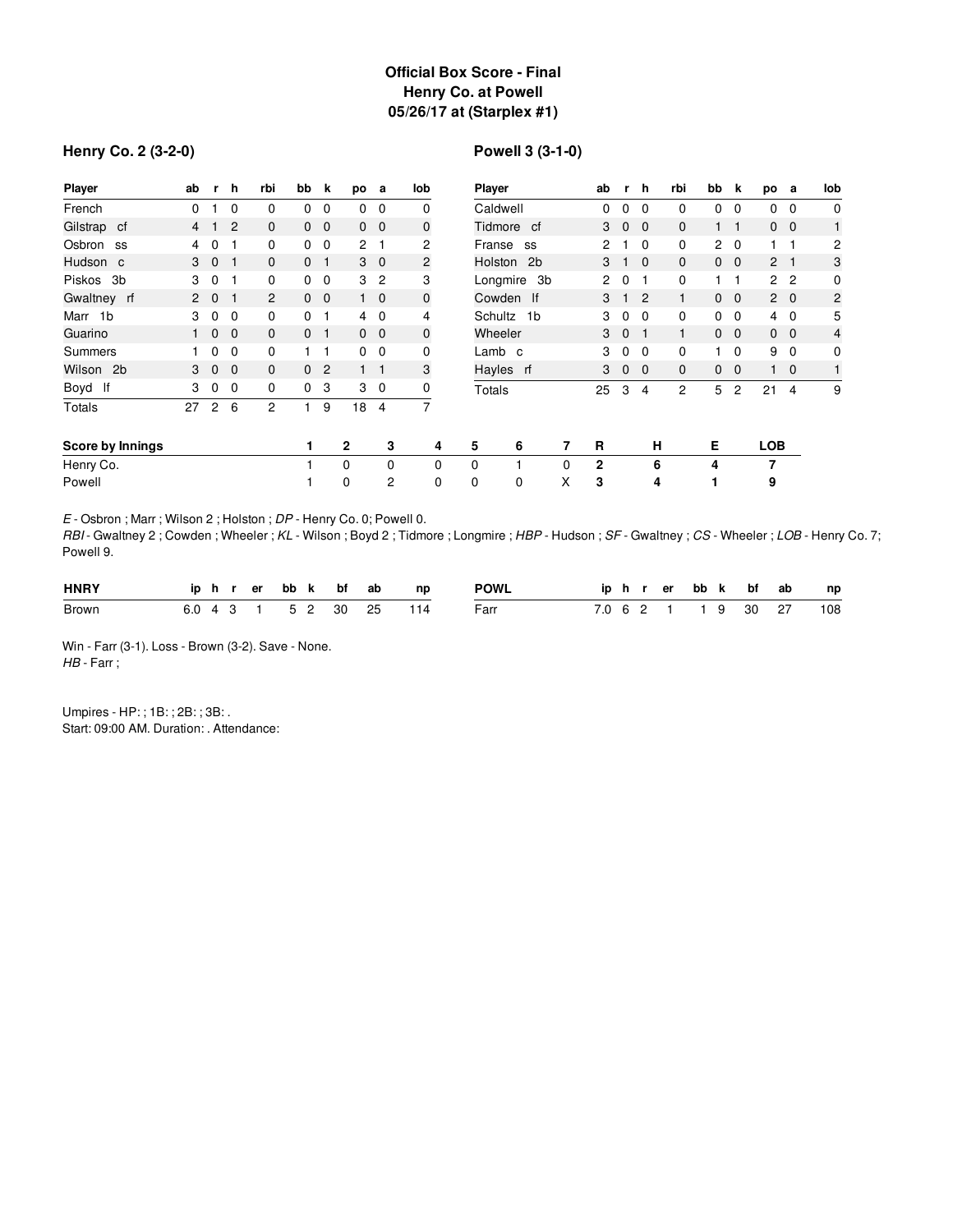# **S c o rin g In nin g s - Fin al Henry Co. at Powell 05/26/17 at (Starplex #1 )**

| <b>Score by Innings</b> | $\overline{\mathbf{2}}$ | $\overline{\mathbf{3}}$ | $\sim$ 4 | 5            | 6            |   | R | н | LOB |
|-------------------------|-------------------------|-------------------------|----------|--------------|--------------|---|---|---|-----|
| Henry Co.               |                         | $\overline{0}$          |          | $\mathbf{0}$ |              | 0 |   |   |     |
| Powell                  |                         | 2                       | $\Omega$ | 0            | $0 \times 3$ |   |   | 4 | У   |

Henry Co. starters: Powell starters: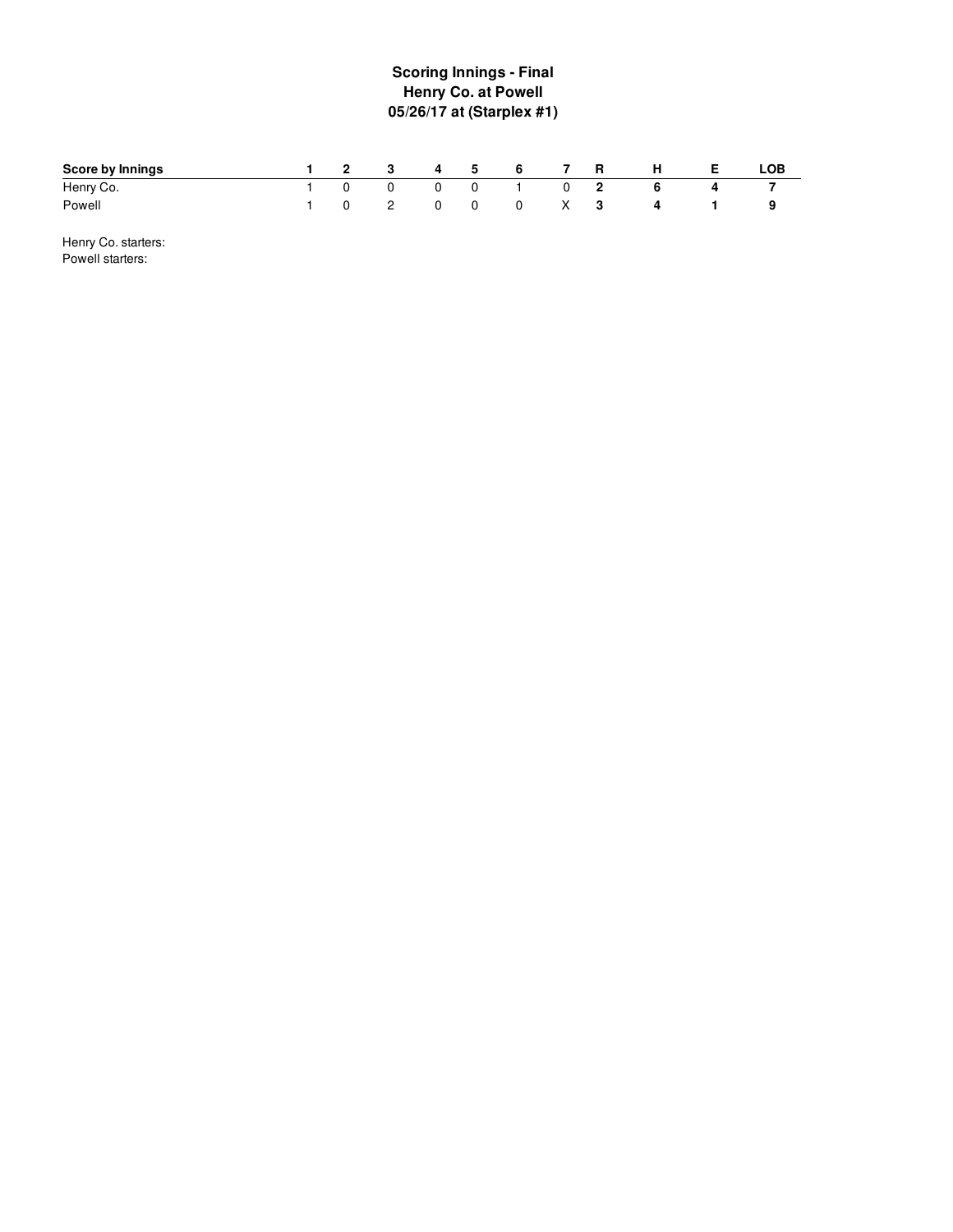### **Play By Play (Full) - Final Henry Co. at Powell 05/26/17 at (Starplex #1)**

| Score by Innings |              |  |          | 1 2 3 4 5 6 7 R |              | н н            | E | LOB |
|------------------|--------------|--|----------|-----------------|--------------|----------------|---|-----|
| Henry Co.        | $\sqrt{1}$ 0 |  |          | 0 0 0 1 0 2     |              | - 6            |   |     |
| Powell           |              |  | $\Omega$ |                 | $0 \times 3$ | $\overline{4}$ |   |     |

Henry Co. starters: Powell starters:

HNRY 1st - Gilstrap, #8 singled to SS, (ground ball) [B Franse]; Osbron, #3 flied out to 1B, (popup) [H Schultz]; Hudson, #66 singled to SS, (ground ball) [B Franse] E Gilstrap advanced to 2nd; Piskos, #23 reached on error by 2B [L Holston] to 2B, (fly ball) [L Holston] E Gilstrap advanced to 3rd, C Hudson advanced to 2nd; Gwaltney, #25 hit sacrifice fly [M Hayles] E Gilstrap scored, C Hudson advanced to 3rd, S Piskos advanced to 2nd; Marr, #28 grounded out to 2B, (ground ball) [L Holston, H Schultz]; R, H, E, LOB.

POWL 1st - Lineup: E Brown, #24 to Pitcher; Lineup: H Gwaltney, #25 to Right Field; Tidmore, #1 reached on error by 2B [A Wilson] to 2B, (ground ball) [A Wilson]; Tidmore, #1 stole 2nd; Franse, #13 walked [Brown, #24]; Tidmore, #1 stole 3rd; Franse, #13 stole 2nd; Holston, #60 reached on fielder's choice to SS, (ground ball) [G Osbron, C Hudson] M Tidmore out at home, B Franse advanced to 3rd; Longmire, #6 singled to LF, (hard ground ball) [O Boyd] B Franse advanced to 3rd, L Holston advanced to 2nd; Cowden, #24 singled to LF, (line drive) [O Boyd] B Franse scored, L **Holston advanced to 3rd, K Longmire advanced to 2nd;** Schultz, #41 lined out to 2B, (line drive) [A Wilson]; Wheeler, #23 lined out to 1B, (line drive) [K Marr]; R, H, E, LOB.

HNRY 2nd - Guarino, #10 struck out swinging [Farr, #12]; Wilson, #4 struck out looking [Farr, #12]; Boyd, #53 struck out looking [Farr, #12]; R, H, E, LOB.

POWL 2nd - Lamb, #18 grounded out to 3B, (ground ball) [S Piskos, K Marr]; Hayles, #2 grounded out to 3B, (ground ball) [S Piskos]; Tidmore, #1 struck out looking [Brown, #24]; R, H, E, LOB.

HNRY 3rd - Gilstrap, #8 grounded out to 3B, (ground ball) [K Longmire, L Holston]; Osbron, #3 singled to CF, (ground ball) [M Tidmore]; Hudson, #66 flied out to 3B, (popup) [K Longmire]; Osbron, #3 stole 2nd; Piskos, #23 flied out in foul territory, (popup) [K Longmire]; R, H, E, LOB.

POWL 3rd - Franse, #13 lined out to 3B, (line drive) [S Piskos]; Holston, #60 reached on error by 1B [K Marr] to 3B, (ground ball) [S Piskos, K Marr]; Holston, #60 advanced to 2nd; Longmire, #6 walked [Brown, #24]; Cowden, #24 reached on fielder's choice to 2B, (ground ball) [A Wilson, G Osbron] L Holston advanced to 3rd, K Longmire out at 2nd; Schultz, #41 reached on error by 2B [A Wilson] to 2B, (popup) [A Wilson] K Cowden advanced to 2nd; Holston, #60 scored on last play; Cowden, #24 advanced to 3rd on last play; Wheeler, #23 singled to CF, (fly ball) [E Gilstrap] K Cowden **scored, H Schultz advanced to 2nd;** Schultz, #41 advanced to 3rd on throw; Wheeler, #23 caught stealing 2nd [G Osbron]; R, H, E, LOB.

HNRY 4th - Gwaltney, #25 flied out to LF, (fly ball) [K Cowden]; Marr, #28 struck out swinging [Farr, #12]; Lineup: Sub L Summers, #1 for G Guarino, #10 (Extra Hitter); Summers, #1 struck out swinging [Farr, #12]; R, H, E, LOB.

POWL 4th - Lamb, #18 flied out to 3B, (popup) [S Piskos]; Hayles, #2 grounded out to P, (ground ball) [E Brown]; Tidmore, #1 walked [Brown, #24]; Tidmore, #1 stole 2nd; Franse, #13 walked [Brown, #24]; Holston, #60 lined out to LF, (line drive) [O Boyd]; R, H, E, LOB.

HNRY 5th - Wilson, #4 lined out to 2B, (line drive) [L Holston]; Boyd, #53 struck out looking [Farr, #12]; Gilstrap, #8 grounded out to SS, (ground ball) [B Franse, H Schultz]; R, H, E, LOB.

POWL 5th - Longmire, #6 struck out looking [Brown, #24]; Cowden, #24 singled to LF, (line drive) [O Boyd]; Schultz, #41 flied out to 1B, (popup) [K Marr]; Wheeler, #23 flied out to 1B, (popup) [K Marr]; R, H, E, LOB.

HNRY 6th - Osbron, #3 grounded out to 3B, (ground ball) [K Longmire, H Schultz]; Hudson, #66 hit by pitch [Farr, #12]; Piskos, #23 singled to SS, (ground ball) [B Franse] L French advanced to 2nd; Gwaltney, #25 singled to CF, (hard ground ball) [M Tidmore] L French advanced to 3rd, S Piskos advanced to 2nd; French, #12 advanced to home on throw; Marr, #28 flied out to SS, (fly ball) [B Franse]; Piskos, #23 stole 3rd; Gwaltney, #25 stole 2nd; Summers, #1 walked [Farr, #12]; Wilson, #4 struck out swinging [Farr, #12]; R, H, E, LOB.

POWL 6th - Lamb, #18 flied out to RF, (fly ball) [H Gwaltney]; Lamb, #18 walked [Brown, #24]; Hayles, #2 flied out to LF, (fly ball) [O Boyd]; Tidmore,